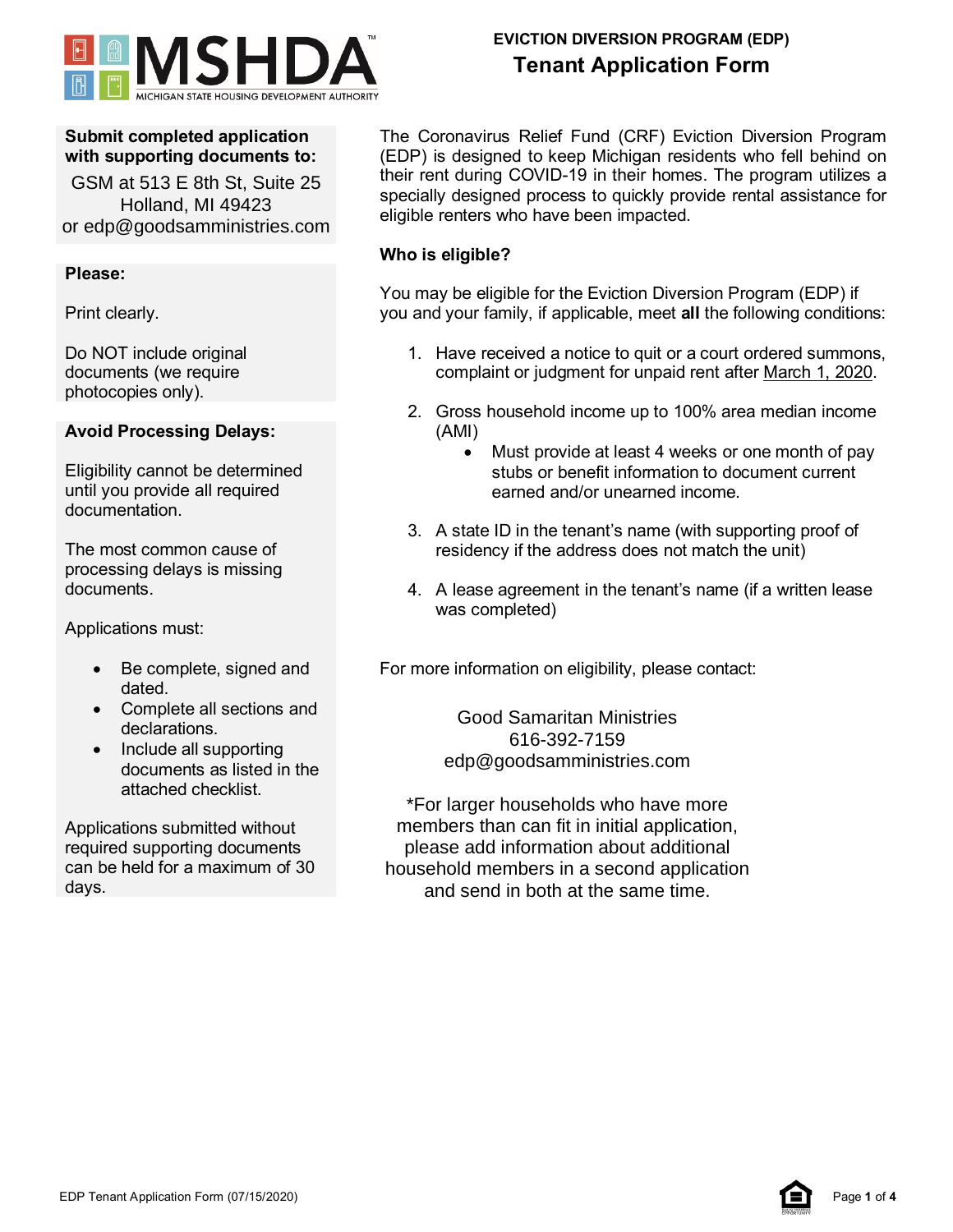## Eviction Diversion Program (EDP) Tenant Application

### **1. Tenant Information**

| Full Name (Head of Household)                                                                                                  | Date of Birth (mm/dd/yyyy)                                                                                                                                             | Social Security Number                     |                            |
|--------------------------------------------------------------------------------------------------------------------------------|------------------------------------------------------------------------------------------------------------------------------------------------------------------------|--------------------------------------------|----------------------------|
| Gender                                                                                                                         | Race                                                                                                                                                                   | Ethnicity                                  | <b>Disabling Condition</b> |
| $\Box$ Female<br>Male<br>Trans Female (MTF or Male to Female)<br>Trans Male (FTM or Female to Male)<br>□ Gender Non-Conforming | American Indian or Alaskan Native<br>$\mathbf{1}$<br>Asian<br><b>Black or African American</b><br>Native Hawaiian or other Pacific Islander<br>White<br>$\blacksquare$ | Non-Hispanic/Non-Latino<br>Hispanic/Latino | II Yes<br>$\Box$ No        |

### **2. Household Information** – List all other persons living with you.

| <b>Full Name</b>                                                                                                                                                                                                                         | Date of Birth (mm/dd/yyyy)                                                                                                                                              |                                            |                            |  |
|------------------------------------------------------------------------------------------------------------------------------------------------------------------------------------------------------------------------------------------|-------------------------------------------------------------------------------------------------------------------------------------------------------------------------|--------------------------------------------|----------------------------|--|
| Gender                                                                                                                                                                                                                                   | Race                                                                                                                                                                    | Ethnicity                                  | <b>Disabling Condition</b> |  |
| Female<br>П<br>Male<br>Trans Female (MTF or Male to Female)<br>Trans Male (FTM or Female to Male)<br>Gender Non-Conforming<br>$\perp$                                                                                                    | American Indian or Alaskan Native<br>$\Box$<br>Asian<br>$\Box$<br><b>Black or African American</b><br>$\Box$<br>Native Hawaiian or other Pacific Islander<br>П<br>White | Non-Hispanic/Non-Latino<br>Hispanic/Latino | $\Box$ Yes<br>$\Box$ No    |  |
| Relationship to Head of Household<br>Head of Household's child<br>Head of Household's spouse or partner<br>$\mathsf{L}$<br>Head of Household's other relation member (other relation to head of household)<br>Other: non-relation member |                                                                                                                                                                         |                                            |                            |  |

| <b>Full Name</b>                                                                                                                                                                                                                               | Date of Birth (mm/dd/yyyy)                                                                                                                                    | Social Security Number                           |                            |
|------------------------------------------------------------------------------------------------------------------------------------------------------------------------------------------------------------------------------------------------|---------------------------------------------------------------------------------------------------------------------------------------------------------------|--------------------------------------------------|----------------------------|
| Gender                                                                                                                                                                                                                                         | Race                                                                                                                                                          | Ethnicity                                        | <b>Disabling Condition</b> |
| Female<br>- 1<br>Male<br>H<br>Trans Female (MTF or Male to Female)<br>$\perp$<br>Trans Male (FTM or Female to Male)<br>ΙI<br>Gender Non-Conforming<br>$\perp$                                                                                  | American Indian or Alaskan Native<br>Asian<br><b>Black or African American</b><br>$\Box$<br>$\Box$<br>Native Hawaiian or other Pacific Islander<br>П<br>White | Non-Hispanic/Non-Latino<br>Hispanic/Latino       | $\Box$ Yes<br>$\Box$ No    |
| Relationship to Head of Household<br>Head of Household's child<br>Head of Household's spouse or partner<br>ΙI<br>Head of Household's other relation member (other relation to head of household)<br>Other: non-relation member<br>$\mathsf{L}$ |                                                                                                                                                               |                                                  |                            |
| $  -$                                                                                                                                                                                                                                          |                                                                                                                                                               | $\sim$ $\sim$ $\sim$ $\sim$ $\sim$ $\sim$ $\sim$ |                            |

| Full Name                                                                                                                                                                               | Date of Birth (mm/dd/yyyy)                                                                                                                                                 | Social Security Number                     |                            |  |
|-----------------------------------------------------------------------------------------------------------------------------------------------------------------------------------------|----------------------------------------------------------------------------------------------------------------------------------------------------------------------------|--------------------------------------------|----------------------------|--|
| Gender                                                                                                                                                                                  | Race                                                                                                                                                                       | Ethnicity                                  | <b>Disabling Condition</b> |  |
| Female<br>$\perp$<br>П<br>Male<br>Trans Female (MTF or Male to Female)<br>$\Box$<br>Trans Male (FTM or Female to Male)<br>$\Box$<br>Gender Non-Conforming<br>$\Box$                     | American Indian or Alaskan Native<br>Asian<br><b>Black or African American</b><br>$\Box$<br>Native Hawaiian or other Pacific Islander<br>White<br>$\overline{\phantom{a}}$ | Non-Hispanic/Non-Latino<br>Hispanic/Latino | $\Box$ Yes<br>$\Box$ No    |  |
| Relationship to Head of Household<br>Head of Household's child<br>$\perp$                                                                                                               |                                                                                                                                                                            |                                            |                            |  |
| Head of Household's spouse or partner<br>$\perp$<br>Head of Household's other relation member (other relation to head of household)<br>$\perp$<br>Other: non-relation member<br>$\perp$ |                                                                                                                                                                            |                                            |                            |  |

*\*Complete additional pages as needed to respond for all household members*

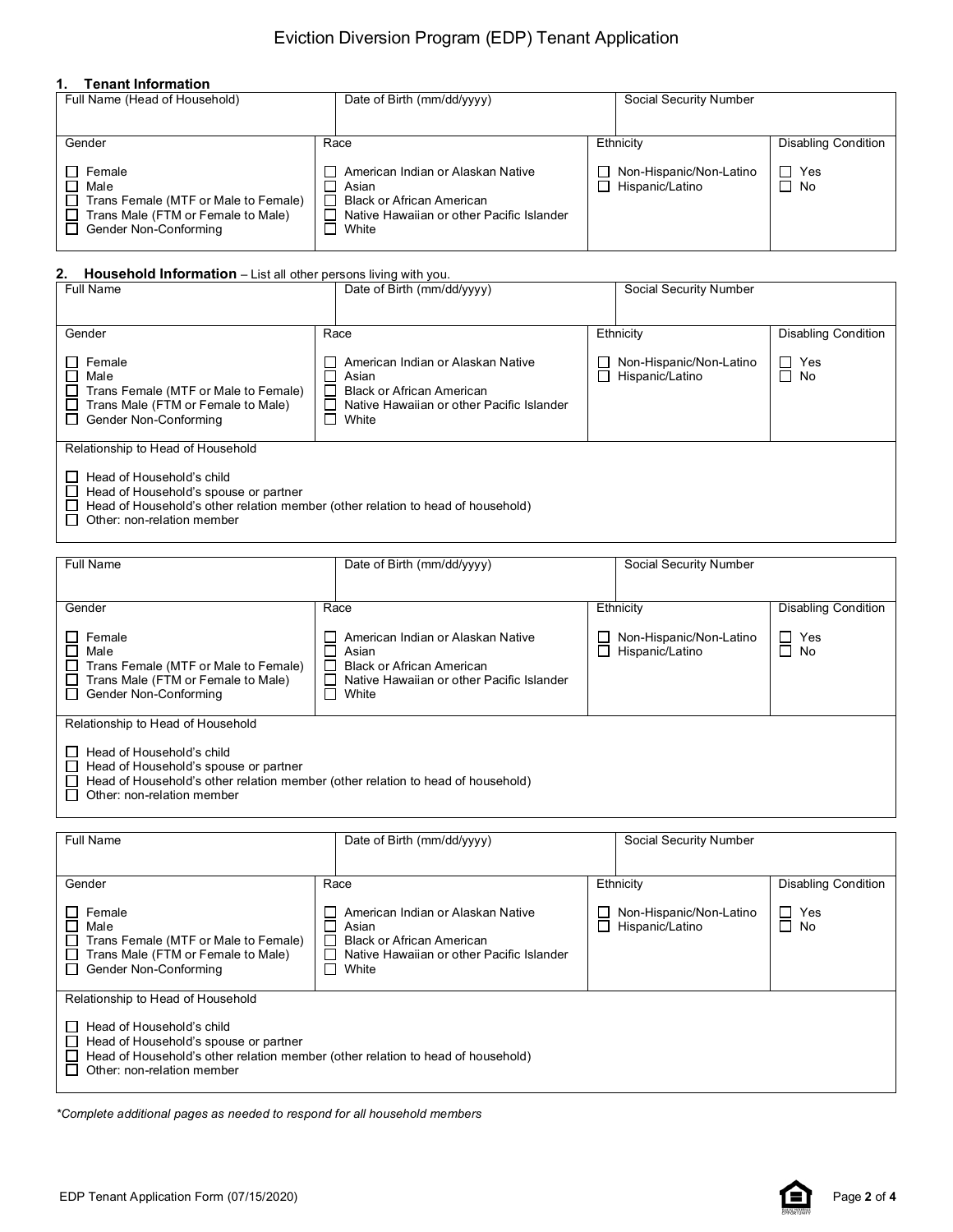## Eviction Diversion Program (EDP) Tenant Application

#### **3. Household (Contract Unit) Address**

| Address (Number and Street Name, Apt., etc.)   | City | State | Zip Code |
|------------------------------------------------|------|-------|----------|
|                                                |      |       |          |
| Mailing Address, if different than above<br>4. |      |       |          |
| Address (Number and Street Name, Apt., etc.)   | City | State | Zip Code |

### **5. Contact Information**

| <b>U.</b> UUIKQUL IIIUI IIIQUUI |                                           |                      |
|---------------------------------|-------------------------------------------|----------------------|
| Phone Number to reach you       | Contact name and number to leave messages | <b>Email Address</b> |
|                                 |                                           |                      |

### **6. Household Income** – Does your household have any income? □ No □ Yes → Total monthly household income \$ \_\_\_\_\_\_\_\_\_\_\_\_\_\_\_\_\_\_\_\_

Please check **all** sources of income that your household received in the last 30 days. **ATTACH PROOF**

<u> 1980 - Johann Barn, mars an t-Amerikaansk komponister (</u>

| Household Member Name* | Source of Income<br>(include employer name)<br>If Applicable | Rate of Pay | Payment Basis<br>(hourly, weekly, monthly, etc.) |
|------------------------|--------------------------------------------------------------|-------------|--------------------------------------------------|
|                        |                                                              |             |                                                  |
|                        |                                                              |             |                                                  |
|                        |                                                              |             |                                                  |
|                        |                                                              |             |                                                  |

*\*Complete additional pages as needed to respond for all household members*

#### **7. Rental Information**

| Move-in date                                 | <b>Contract Rent amount</b> | Date of Last Payment                              |
|----------------------------------------------|-----------------------------|---------------------------------------------------|
|                                              |                             |                                                   |
| Owner/Landlord Name                          |                             |                                                   |
|                                              |                             |                                                   |
| Are you past due or delinquent on your rent? |                             | Amount past due or delinguent (without late fees) |
|                                              |                             |                                                   |
| $\Box$ Yes<br>$\square$ No                   |                             |                                                   |
|                                              |                             |                                                   |

### **8. Tenant Signature**

| I certify that, to the best of my knowledge and belief, all the information presented and attached to this application is true, correct, and complete in every |  |  |
|----------------------------------------------------------------------------------------------------------------------------------------------------------------|--|--|
| respect: fully discloses my household income from all sources: and accurately represents my/our current living circumstances.                                  |  |  |
| Date<br>Tenant Signature                                                                                                                                       |  |  |
|                                                                                                                                                                |  |  |
|                                                                                                                                                                |  |  |